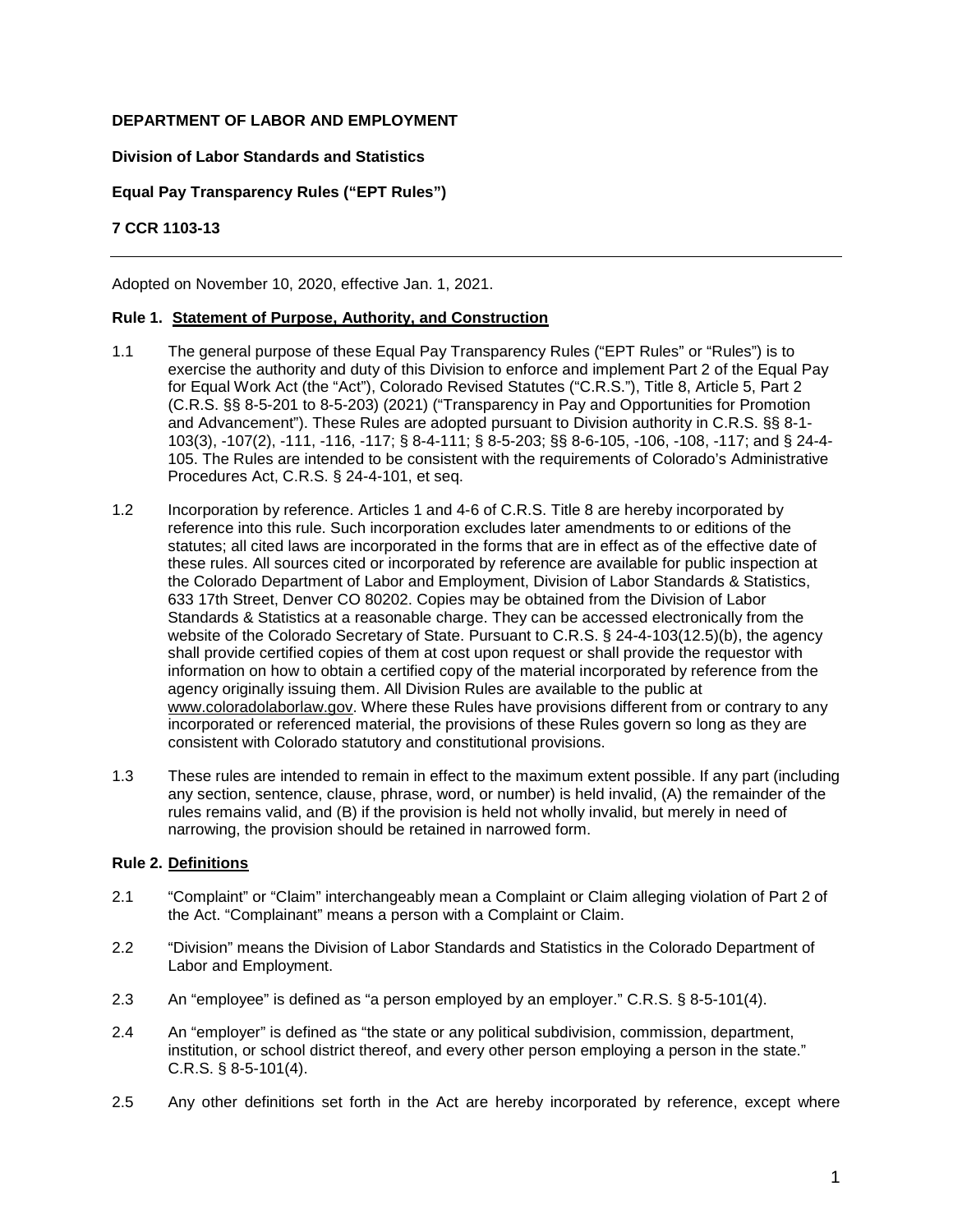terms are defined differently in these Rules.

### **Rule 3. Complaint, Investigation, and Appeal Procedures**

- 3.1 Wage Protection Act Rules 4.1 and 4.3-4.8, 7 CCR 1103-7, regarding investigation procedures and protections, are incorporated by reference, except that as incorporated:
	- (A) all references to "wage" or "wage and hour" Complaints, Claims, rights, responsibilities, or proceedings shall include Complaints, Claims, rights, responsibilities, and proceedings within the Act; and
	- (B) in Rule 4.4.3 "§ 8-4-113(1)(b)" is replaced with "C.R.S. §§ 8-4-113(1)(b) and 8-1-140(2)."
- 3.2 Complaint filings.
	- 3.2.1 A person who is aggrieved by a violation of C.R.S. §§ 8-5-201 or 8-5-202 may file a complaint with the Division. "Aggrieved by" means witnessed, suffered, or injured by a perceived violation.
	- 3.2.2 A person who wishes to file a Complaint shall use a Division-approved form(s) and shall include the Complainant's signature, the Complainant's contact information, the employer's contact information, and basis for the Complaint. If the Division does not have an applicable form publicly posted when the Complainant intends to file, then a Complainant may file a Complaint in any form, by mail or electronic mail, with the Division, and the Division may later require the Complainant to complete the Division's Complaint form, but the filing date will remain the date of the Complainant's original filing.
	- 3.2.3 A Complainant shall respond in a timely manner to informational or investigatory requests by the Division. Failure to comply with this Rule may result in dismissal of the Complaint. If a Complaint is dismissed before a Notice of Complaint is sent to the employer due to failure to respond to a Division request for information, the Complaint may be reopened if the Complainant provides the requested information or documentation to the Division within 35 days of the request. A Complainant may be required to file a new Complaint if the response is received more than 35 days after the request.
	- 3.2.4 The Division will not accept complaints of violations that occurred before January 1, 2021.
	- 3.2.5 Anonymous complaints will be accepted, but will not be investigated using the Division's administrative procedure, do not trigger any notice or participation rights for the Complainant, and will be investigated only at the discretion of the Division.
- 3.3 The Complaint shall include a short and plain statement of its grounds, and should also include or attach any relevant postings or communications the Complainant is able to provide. The employer must explain which, if any, allegations it disputes. Any evidence probative of a relevant issue may be submitted or considered. The Division will cease investigating a Complaint that, upon review, fails to raise a reasonable inference of a violation of C.R.S. §§ 8-5-201 or 8-5-202.
- 3.4 Filing, service, and deadlines.
	- 3.4.1 A Complaint or appeal is considered "filed" with the Division when it is received by the Division via mail, fax, email, online submission, or personal delivery. Any Complaint, appeal, or termination received after 11:59pm Mountain Time is considered filed the next business day.
	- 3.4.2 Deadlines in these Rules may be extended for good cause. In considering whether good cause exists, the Division will determine whether the reason is substantial and reasonable, and must take into account all available information and circumstances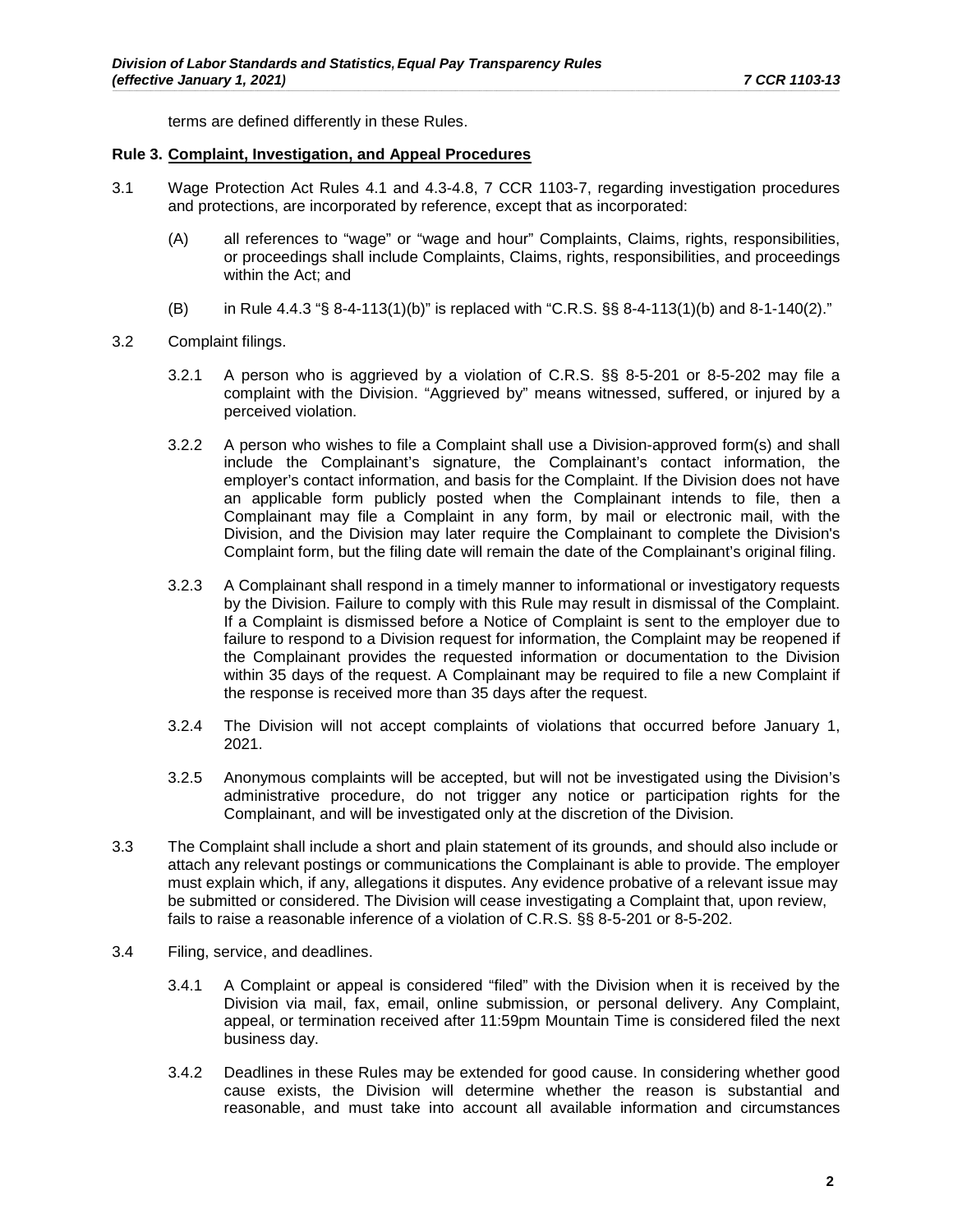pertaining to the specific Complaint.

- 3.4.3 In a Complaint investigation, the Division will send the employer a Notice of Complaint, along with any relevant supporting documentation submitted by the Complainant, via U.S. mail, electronic means, or personal delivery. The employer must respond within fourteen days after a Complaint is sent, unless an extension is granted.
- 3.4.4 Where a claim, complaint, or investigation for violation of C.R.S. §§ 8-5-201 or -202 has been filed or commenced, the employer shall preserve all relevant documents throughout the duration and until the expiration of the statutory period within which a person aggrieved may bring a civil action.
- 3.4.5 A Complainant may withdraw a Complaint at any time before issuance of a determination by notifying the Division in writing.

#### 3.5 Determinations

- 3.5.1 Upon conclusion of the investigation of a Complaint, the Division will issue a determination. The Division shall notify the parties on the date the determination is issued by the Division's compliance investigator by sending (A) a copy of the determination; and (B) notice of the parties' termination and appeal rights.
- 3.5.2 The date of "issuance" of the Division's determination is the date the Division's determination is "sent." Both the termination and appeal deadlines are calculated from the date the Division's determination is originally issued and sent to the parties.
- 3.5.3 Determinations by the Division may include the following remedies, depending on which, if any, the Division's findings support:
	- (A) order(s) to cease non-compliance and/or effectuate compliance, as authorized by C.R.S. § 8-5-203(1) and statutes on Division investigative and enforcement authority in C.R.S. Title 8, Article 1; and
	- (B) fines pursuant to C.R.S. §§ 8-1-140(2) and/or 8-5-203(4).
- 3.6 The Division may exercise its discretion to have an investigation sequenced and/or divided into two or more stages on discrete questions of liability or relief (*e.g.*, bifurcation), yielding two or more determinations and/or phases of the investigation.
- 3.7 Appeals.
	- 3.7.1 Any party to a Claim or determination may appeal the Division's determination. The provisions governing appeals under C.R.S. § 8-4-111.5 (with rules concerning a "wage complaint" or Article 4 applicable to Complaints under the Act, and references to "employee" applicable to Complainants under the Act) and Rule 6 of the Wage Protection Act Rules, 7 CCR 1103-7, as amended and modified, shall apply to Claims and determinations under these Rules. Parties may not appeal the Division's decisions to dismiss a Complaint for failure to create a reasonable inference of a violation of C.R.S. §§ 8-5-201 or 8-5-202 or failure to respond to Division requests for documents or information.
	- 3.7.2 An appeal may, in the discretion of the hearing officer, be sequenced and/or divided into two or more stages on discrete questions of liability or relief (*e.g.*, bifurcation), yielding two or more decisions and/or phases of the appeal.
- 3.8 A certified copy of any citation, notice of assessment, or order imposing relief or remedies may be filed with the clerk of any court having jurisdiction over the parties at any time after the entry of the order. Such a filing can be in a county or district court, and will thereby have the effect of a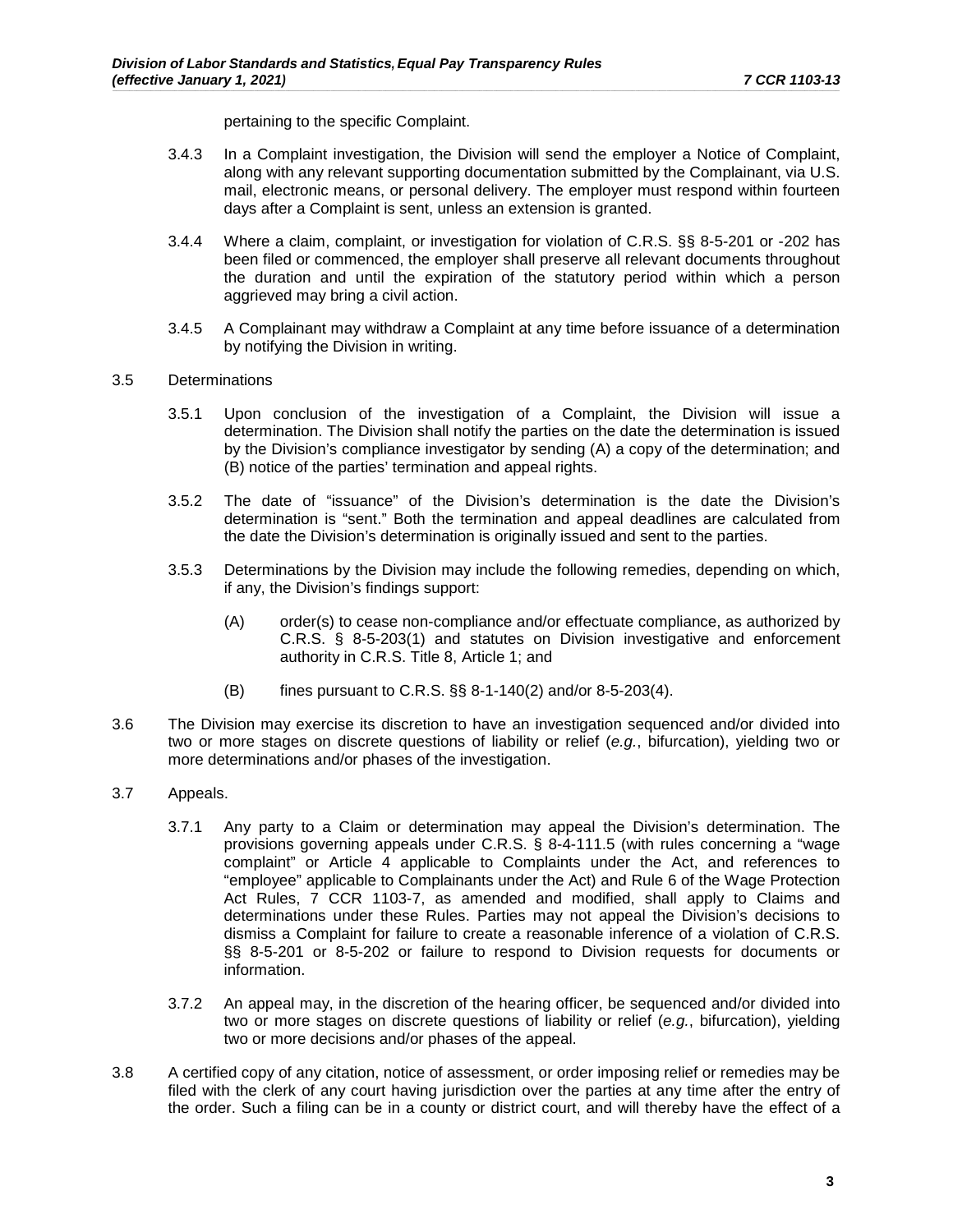judgment from which execution may issue.

#### **Rule 4. Job Posting Requirements**

- 4.1 All job postings, including but not limited to promotions: An employer is required to "disclose in each posting for each job the hourly or salary compensation, or a range of hourly or the salary compensation, and a general description of all of the benefits and other compensation to be offered to the hired applicant." C.R.S. § 8-5-201(2).
	- 4.1.1 Employers must include the following compensation and benefits information in each posting:
		- (A) the hourly rate or salary compensation (or a range thereof) that the employer is offering for the position;
		- (B) a general description of any bonuses, commissions, or other forms of compensation that are being offered for the job; and
		- (C) a general description of all employment benefits the employer is offering for the position, including health care benefits, retirement benefits, any benefits permitting paid days off (including sick leave, parental leave, and paid time off or vacation benefits), and any other benefits that must be reported for federal tax purposes, but not benefits in the form of minor perks.
	- 4.1.2 A posted compensation range may extend from the lowest to the highest pay the employer in good faith believes it might pay for the particular job, depending on the circumstances. An employer may ultimately pay more or less than the posted range, if the posted range was the employer's good-faith and reasonable estimate of the range of possible compensation at the time of the posting.
- 4.2 Opportunities for promotion: An employer is required to make "reasonable efforts" to "announce, post or otherwise make known all opportunities for promotion to all current employees on the same calendar day and prior to making a promotion decision." C.R.S. § 8-5-201(1).
	- 4.2.1 When required. A "promotional opportunity" exists when an employer has or anticipates a vacancy in an existing or new position that could be considered a promotion for one or more employee(s) in terms of compensation, benefits, status, duties, or access to further advancement.
	- 4.2.2 Contents. A communication announcing, posting, or otherwise making a promotional opportunity known must be in writing and include at least (A) job title, (B) compensation and benefits per Rule 4.1, and (C) means by which employees may apply for the position.
	- 4.2.3 Methods. An employer makes "reasonable efforts" with any method(s) by which all covered employees (A) can access within their regular workplace, either online or in hard copy, and (B) are told where to find required postings or announcements. If a particular method reaches some but not all employees, such as an online posting not accessible to those lacking internet access, an alternative method shall be used for such employees.
	- 4.2.4 Qualifications. Employers must notify all employees of all promotional opportunities, and may not limit notice to those employees it deems qualified for the position, but may state that applications are open to only those with certain qualifications, and may screen or reject candidates based on such qualifications.
	- 4.2.5 Exceptions.